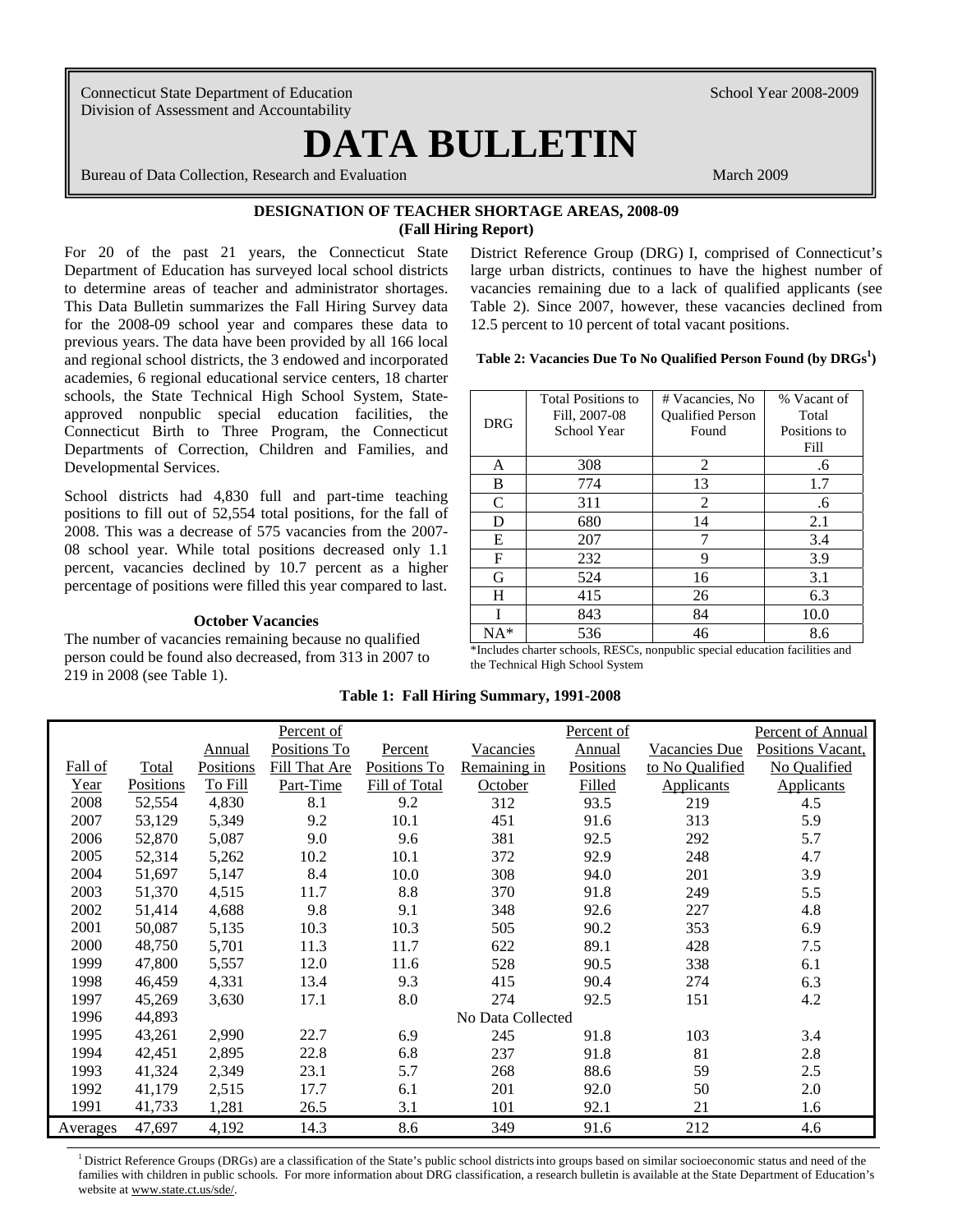The majority of school districts indicated that they were using short-term substitutes as a solution to their October vacancies (see Table 3). In addition, approximately 20.1 percent of the October vacancies were handled by either redistributing students among other classes, thereby increasing class size, or by adding additional classes to teachers' schedules. Approximately 3.3 percent of the vacancies were resolved by no longer offering a course.

#### **Table 3: Solution to October Vacancies**

| <b>Solution</b>                                   | $%$ of<br>October<br><b>Vacancies</b> |
|---------------------------------------------------|---------------------------------------|
| Course no longer offered                          | 3.3                                   |
| Students redistributed among other classes        | 7.1                                   |
| Short-term substitute                             | 40.6                                  |
| Teacher(s) with appropriate certification pick up |                                       |
| additional class                                  | 13.0                                  |
| Remaining vacant (administrative positions only)  | 2.1                                   |
| Filled by interim appointment (administrative     |                                       |
| positions only)                                   | 10.0                                  |
| Other                                             | 23.9                                  |

#### **Designation of Shortage Areas**

 **shortage areas for the 2008-09 school year are: Based on 2007-08 school-year data, the State-identified** 

- **Bilingual Education, PK-12**
- **Comprehensive Special Education, 1-12**
- **English, 7-12**
- **Intermediate Administrator**
- **Library Media Specialist**
- **Mathematics, 7-12**
- **Music, PK-12**
- **Science, 7-12**
- **Speech and Language Pathology**
- **Technology Education, PK-12**
- **World Languages, 7-12**

**These subject areas were approved by the U.S. Department of Education as federally designated teacher shortage areas**. **The data collected in the 2008 Fall Hiring Survey will be used to determine the teacher shortage areas for the 2009-10 school year.** 

 proposal to the U.S. Department of Education to consider certain The Connecticut State Department of Education sends a yearly subjects as areas of shortage. This designation enables borrowers under the Stafford and Supplemental Loans for Students' programs, who teach in one of these areas, to possibly qualify for a deferral of loan repayments. Perkins loan holders may qualify for full loan forgiveness if they are teaching in one of these shortage areas.

Connecticut also designates shortage areas in response to a mortgage assistance program administered by the Connecticut Housing Finance Authority (CHFA). This program enables teachers who teach in a priority school district, or who teach in a State-identified subject-matter shortage area, to qualify for mortgage assistance. In the case of certified teachers employed by a priority school district, the teacher's residence must be located in that district. Teachers who teach in a State-identified subject-matter shortage area are able to purchase homes statewide. This program is available to first-time home buyers only and is subject to CHFA eligibility requirements. The mortgage assistance program was created to serve as a tool to help recruit and retain public school teachers in Connecticut.

 limit if they teach in a position designated by the Commissioner In addition to loan deferment and mortgage assistance benefits for teaching in a shortage area, school districts may also take advantage of this designation when rehiring retired teachers. The 2003 General Assembly enacted a law that enables retired teachers to be reemployed without being subject to the earnings of Education as a subject shortage area for the school year in which they are employed.

decreased for many of the shortage areas, the number of these could be found continues to be of concern. Initiatives such as the For the past several years, subject areas designated as shortage areas have been difficult positions to fill (see Table 4). While the number of positions available for the start of the school year has vacancies remaining in October because no qualified person mortgage assistance program, federal loan deferment program and the rehiring of retirees are intended to somewhat reduce these specific subject-area shortages.

|  |  |  | Table 4: Positions Available in the Shortage Areas, 2004-05 to 2008-09 |  |
|--|--|--|------------------------------------------------------------------------|--|
|  |  |  |                                                                        |  |

| THE TO POINT TO A REPORT OF THE VIOL THAT THE VIOLENCE OF THE VIOLENCE OF |                       |         |           |           |       |                                  |         |           |           |                |  |
|---------------------------------------------------------------------------|-----------------------|---------|-----------|-----------|-------|----------------------------------|---------|-----------|-----------|----------------|--|
|                                                                           | # Positions Available |         |           |           |       | # Positions Remaining Vacant,    |         |           |           |                |  |
|                                                                           |                       |         |           |           |       | <b>No Qualified Person Found</b> |         |           |           |                |  |
| <b>Subject</b>                                                            | $04-05$               | $05-06$ | $06 - 07$ | $07 - 08$ | 08-09 | $04 - 05$                        | $05-06$ | $06 - 07$ | $07 - 08$ | 08-09          |  |
| <b>Bilingual Education</b>                                                | 40                    | 34      | 53        | 41        | 34    | 14                               | 14      | 21        | 18        | 6              |  |
| <b>Special Education</b>                                                  | 502                   | 615     | 578       | 511       | 566   | 32                               | 52      | 56        | 41        | 34             |  |
| English                                                                   | 392                   | 403     | 379       | 348       | 364   |                                  | 11      | 15        | 15        | 10             |  |
| Intermediate Administrator                                                | 220                   | 261     | 244       | 268       | 253   | 8                                | 20      | 26        | 14        | 12             |  |
| Library Media Specialist                                                  | 52                    | 63      | 73        | 74        | 68    | 4                                | 7       |           | 14        | 10             |  |
| Mathematics                                                               | 322                   | 376     | 329       | 321       | 314   | 18                               | 32      | 21        | 20        | 16             |  |
| Music                                                                     | 196                   | 151     | 177       | 175       | 160   | 4                                | 9       | 15        | 11        | 10             |  |
| Science                                                                   | 315                   | 322     | 333       | 319       | 322   | 13                               | 8       | 30        | 18        | ⇁              |  |
| Speech and Language Pathologist                                           | 104                   | 118     | 140       | 133       | 131   | 19                               | 30      | 28        | 30        | 23             |  |
| <b>Technology Education</b>                                               | 53                    | 47      | 61        | 63        | 35    | $\Omega$                         | 3       | 8         | 6         | $\mathfrak{D}$ |  |
| <b>World Languages</b>                                                    | 257                   | 310     | 251       | 239       | 265   | 17                               | 10      | 21        | 22        | 25             |  |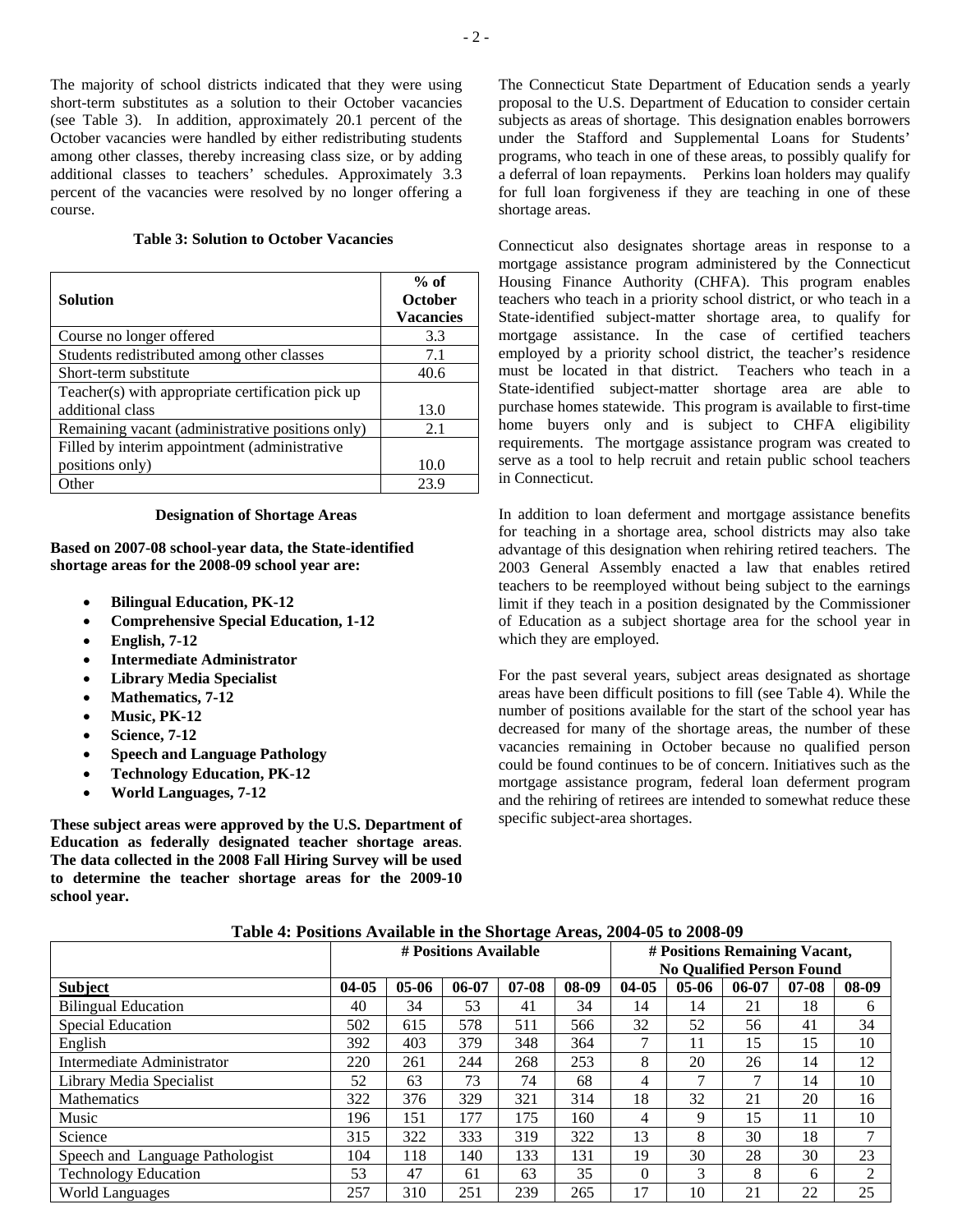## **Table 5: 2008-09 Hiring Statistics**

| <b>Endorsement Area</b>                                  | Total<br>Positions<br>to Fill | Vacancy:<br>No<br>Oualified<br>Person<br>Found | Durational<br>Shortage<br>Area Permit | Minor<br>Assignment | Minimum<br>Oualified<br>Hire | Median<br>Applications | 1st CT<br>Certificates | Median<br>Applicant<br>Quality<br>Rating | Shortage<br>Rank |
|----------------------------------------------------------|-------------------------------|------------------------------------------------|---------------------------------------|---------------------|------------------------------|------------------------|------------------------|------------------------------------------|------------------|
| Agriculture, PK-12                                       | $\overline{4}$                | $\mathbf{0}$                                   | $\overline{0}$                        | $\overline{0}$      | $\overline{c}$               | 6                      | 8                      | 2.5                                      | 41               |
| Art, PK-12                                               | 87                            | $\mathbf{1}$                                   | $\mathfrak{2}$                        | $\mathbf{1}$        | 6                            | 23                     | 102                    | $\overline{4}$                           | 30               |
| Bilingual, PK-12                                         | 34                            | 6                                              | 17                                    | $\mathbf{0}$        | 19                           | 9                      | $\overline{0}$         | 1                                        | 6                |
| Business, 7-12                                           | 43                            | $\overline{0}$                                 | $\mathbf{0}$                          | $\mathbf{0}$        | $\overline{4}$               | 11                     | 26                     | 2.5                                      | 44               |
| Comprehensive Special Education, K-12                    | 566                           | 34                                             | 79                                    | $\overline{0}$      | 31                           | 20                     | 398                    | $\overline{c}$                           | 3                |
| Department Chairperson                                   | $\tau$                        | $\mathbf{1}$                                   | 41                                    | $\overline{0}$      | $\mathbf{1}$                 | 11                     | $\overline{0}$         | $\overline{c}$                           | 23               |
| Elementary, K-6                                          | 913                           | $\overline{7}$                                 | 3                                     | $\overline{c}$      | 14                           | 124                    | 1499                   | 5                                        | 12               |
| English, 7-12                                            | 364                           | 10                                             | 26                                    | 3                   | 36                           | 30                     | 325                    | 3                                        | 9                |
| English, Middle School                                   | 29                            | $\overline{2}$                                 | $\overline{7}$                        | $\overline{2}$      | $\overline{2}$               | 12                     | 27                     | 3                                        | 25               |
| External Diploma Program/Noncredit Mandated              |                               |                                                |                                       |                     |                              |                        |                        |                                          |                  |
| Programs                                                 | 4                             | $\boldsymbol{0}$                               | $\overline{0}$                        | $\boldsymbol{0}$    | $\mathbf{0}$                 | 10                     | $\overline{0}$         | 4                                        | 47               |
| General Science, Middle School                           | 37                            | $\mathfrak{Z}$                                 | $\overline{4}$                        | $\overline{0}$      | 6                            | 9                      | 20                     | $\overline{c}$                           | 14               |
| Health Occupations - Comprehensive H.S.                  | $\mathbf{1}$                  | $\mathbf{0}$                                   | $\overline{0}$                        | $\overline{0}$      | 1                            | $\mathbf{1}$           | $\overline{0}$         | 1                                        | 38               |
| Health Occupations – CT Tech. High Schools               | $\overline{c}$                | $\mathbf{1}$                                   | $\overline{0}$                        | $\overline{0}$      | 1                            | $\overline{7}$         | $\overline{0}$         | $\mathbf{1}$                             | 33               |
| Health, PK-12                                            | 68                            | 3                                              | $\overline{0}$                        | $\overline{4}$      | 3                            | 20                     | 22                     | 3                                        | 21               |
| Hearing Impaired, PK-12                                  | 13                            | $\overline{2}$                                 | $\overline{0}$                        | $\overline{0}$      | 5                            | $\overline{4}$         | 12                     | 1                                        | 26               |
| High School Diploma Program                              | $\mathbf{1}$                  | $\overline{0}$                                 | $\overline{0}$                        | $\overline{0}$      | $\overline{0}$               | 9                      | $\overline{0}$         | $\overline{4}$                           | 45*              |
| History & Social Studies, 7-12                           | 217                           | $\mathbf{1}$                                   | 3                                     | 6                   | 3                            | 49                     | 271                    | $\overline{4}$                           | 35               |
| History & Social Studies, Middle School                  | 30                            | $\mathbf{0}$                                   | $\mathbf{1}$                          | 6                   | 1                            | 31                     | 15                     | 3                                        | 42               |
| Home Economics, PK-12                                    | 30                            | $\mathbf{1}$                                   | 3                                     | $\overline{0}$      | 13                           | 5                      | 12                     | $\overline{c}$                           | 27               |
| Integrated Early Childhood/Spec. Ed, Birth-K             | 29                            | $\boldsymbol{0}$                               | $\overline{c}$                        | $\overline{0}$      | $\overline{2}$               | 12                     | 16                     | $\overline{c}$                           | 39               |
| Integrated Early Childhood/Spec. Ed, Nursery-3           | 56                            | $\mathfrak{2}$                                 | 15                                    | $\overline{0}$      | 7                            | 14.5                   | 113                    | 3                                        | 24               |
| Intermediate Administrator                               | 253                           | 12                                             | 36                                    | $\overline{0}$      | 19                           | 20.5                   | 462                    | $\overline{4}$                           | $\tau$           |
| Marketing Education, 7-12                                | $\overline{2}$                | $\overline{0}$                                 | $\overline{0}$                        | $\boldsymbol{0}$    | -1                           | 2.5                    | $\overline{0}$         | $\overline{c}$                           | 40               |
| Mathematics, 7-12                                        | 314                           | 16                                             | 36                                    | $\overline{c}$      | 60                           | 17.5                   | 159                    | $\overline{c}$                           | $\overline{4}$   |
| Mathematics, Middle School                               | 51                            | $\mathfrak{2}$                                 | 20                                    | $\mathbf{1}$        | 5                            | 15                     | 27                     | $\overline{c}$                           | 19               |
| Music, PK-12                                             | 160                           | 10                                             | 6                                     | $\overline{0}$      | 5                            | 14                     | 124                    | 3                                        | 10               |
| Non-English Speaking Adults                              | $\overline{c}$                | $\overline{0}$                                 | $\overline{0}$                        | $\boldsymbol{0}$    | $\overline{0}$               | 9                      | $\boldsymbol{0}$       | $\overline{4}$                           | 45*              |
| Occupational Subject, CT Tech. High Schools              | 11                            | $\boldsymbol{0}$                               | $\overline{0}$                        | $\overline{0}$      | $\overline{0}$               | 85                     | $\overline{0}$         | $\overline{4}$                           | 48               |
| Physical Education, PK-12                                | 149                           | 5                                              | $\mathbf{0}$                          | $\mathbf{0}$        | $\overline{4}$               | 24                     | 161                    | 4                                        | 18               |
| <b>Practical Nurse Education Instruction</b>             | $\overline{4}$                | $\mathfrak{2}$                                 | $\overline{0}$                        | $\mathbf{0}$        | $\overline{0}$               | 17                     | $\overline{0}$         | $\overline{c}$                           | 31               |
| Reading and Language Consultant                          | 31                            | 5                                              | 1                                     | $\mathbf{0}$        | $\overline{c}$               | 6                      | 34                     | $\overline{c}$                           | 16               |
| Remedial Reading & Language Arts, 1-12                   | 81                            | $\overline{4}$                                 | 23                                    | $\mathbf{0}$        | 12                           | 10                     | 77                     | $\overline{c}$                           | 11               |
| <b>School Business Administrator</b>                     | $\overline{7}$                | $\sqrt{2}$                                     | $\overline{0}$                        | $\overline{0}$      | $\overline{0}$               | 14                     | $\overline{0}$         | $\overline{c}$                           | 29               |
| <b>School Counselor</b>                                  | 144                           | $\mathbf{1}$                                   | 5                                     | $\overline{0}$      | 5                            | 29                     | 164                    | $\overline{4}$                           | 34               |
| School Library Media Specialist                          | 68                            | 10                                             | 13                                    | $\boldsymbol{0}$    | 18                           | 8                      | 22                     | $\overline{c}$                           | 5                |
| School Nurse Teacher                                     | 6                             | $\overline{3}$                                 | $\mathbf{0}$                          | $\overline{0}$      | $\mathbf{1}$                 | $\mathbf{1}$           | $\boldsymbol{0}$       | $\mathbf{1}$                             | $20\,$           |
| School Psychologist                                      | 90                            | 5                                              | $\overline{0}$                        | $\overline{0}$      | 11                           | 16                     | 86                     | 3                                        | 15               |
| School Social Worker                                     | 59                            | $\overline{c}$                                 | $\overline{0}$                        | $\overline{0}$      | 6                            | 16                     | 69                     | 3                                        | 28               |
| Science, 7-12                                            | 322                           | 7                                              | 31                                    | 17                  | 86                           | 11                     | 201                    | $\overline{c}$                           | 8                |
| Speech and Language Pathologist                          | 131                           | $23\,$                                         | $\mathbf{0}$                          | $\mathbf{0}$        | 53                           | $\overline{4}$         | 83                     | 1                                        | $\overline{c}$   |
| Superintendent of Schools                                | 12                            | 1                                              | $\mathbf{0}$                          | $\overline{0}$      | 1                            | 6                      | 36                     | 3.5                                      | 36               |
| Technology Education, PK-12                              | 35                            | $\overline{2}$                                 | 6                                     | $\overline{0}$      | 16                           | 6                      | 20                     | 1                                        | 17               |
| TESOL, PK-12                                             | 29                            | $\mathfrak{Z}$                                 | 15                                    | $\overline{0}$      | $\overline{7}$               | 8                      | 14                     | $\overline{2}$                           | 13               |
| Trade and Industrial Occupations - Comprehensive<br>H.S. | 6                             | $\boldsymbol{0}$                               | $\mathbf{0}$                          | $\mathbf{0}$        | 5                            | $\overline{2}$         | 0                      | 1                                        | 37               |
| Unique Subject Area Endorsement                          | 9                             | $\boldsymbol{0}$                               | 12                                    | $\mathbf{0}$        | 8                            | $\mathfrak{Z}$         | 6                      | $\mathbf{1}$                             | 32               |
| Vocational Agriculture, 7-12                             | $\overline{3}$                | $\boldsymbol{0}$                               | $\boldsymbol{0}$                      | $\boldsymbol{0}$    | $\mathbf{1}$                 | 6                      | $\overline{c}$         | $\overline{c}$                           | 43               |
| World Language Instructor, Elementary                    | 22                            | $\overline{2}$                                 | $\overline{2}$                        | $\mathbf{0}$        | 11                           | 6                      | 25                     | $\mathbf{1}$                             | 22               |
| <b>World Languages</b>                                   | 265                           | 25                                             | 42                                    | 6                   | 76                           | $\tau$                 | 90                     | $\overline{2}$                           | $\mathbf{1}$     |

\*Shared ranking due to same overall score.